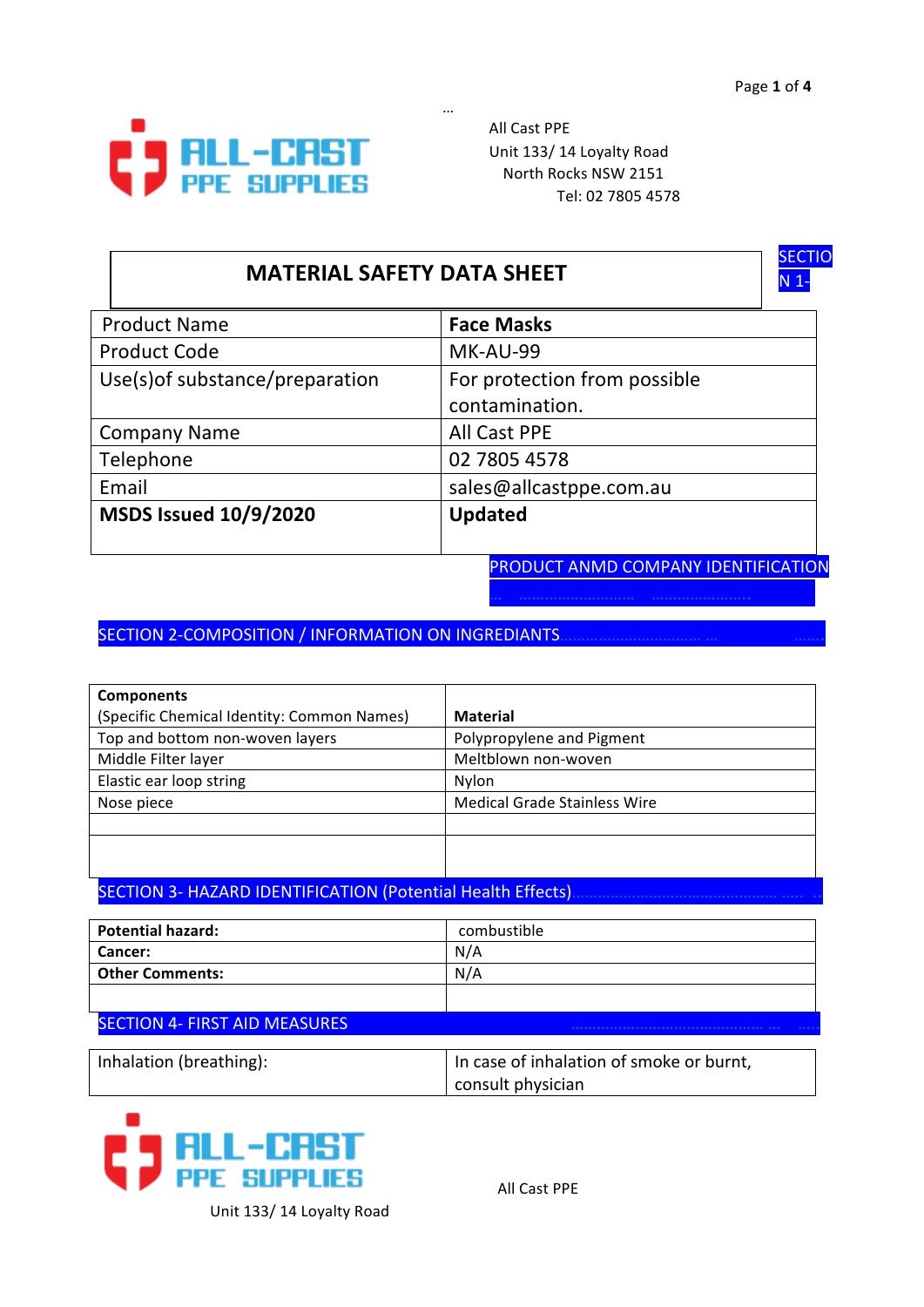S

North Rocks NSW 2151

# **MATERIAL SAFETY DATA SHEET**

… 

| <b>Flashpoint</b>              | N/A                                       |
|--------------------------------|-------------------------------------------|
| <b>Flammable Class</b>         | <b>Burnable</b>                           |
| <b>Extinguishing media</b>     | Chemical type foam, CO2 (Carbon Dioxide), |
|                                | Dry Chemical, Water                       |
| <b>General Hazard</b>          | Evacuate personal upwind of fire to avoid |
|                                | inhalation or irritation or harmful fumes |
|                                | and smoke.                                |
| Haza rdous combustion products | Oxides of carbon, nitrogen, HCL and other |
|                                | harmful gasses.                           |
|                                |                                           |
|                                |                                           |

### ECTION 5- FIREFIGHTING MEASURES

SECTION 6- ACCIDENTAL RELEASE MEASURES

| <b>None</b>                                        | Collect and treat according to local waste act                                                                                                                     |
|----------------------------------------------------|--------------------------------------------------------------------------------------------------------------------------------------------------------------------|
| <b>SECTION 7- HANDLING AND STORAGE</b>             |                                                                                                                                                                    |
| <b>Handling and Storage</b>                        | Keep away from flammable substances and<br>ignition sources.<br>Be aware of consequences of electrostatic<br>charge<br>Store in cool and dry conditions<br>$\circ$ |
| SECTION 8- EXPOSURE CONTROLS/ PERSONAL PROTECTION. |                                                                                                                                                                    |
|                                                    |                                                                                                                                                                    |

| <b>Breath Protection</b> | Not Required |
|--------------------------|--------------|
| <b>Skin Protection</b>   | Not Required |
| Ventilation              | Not Required |
|                          |              |

### SECTION 9-PHYSICAL / CHEMICAL PROPERTIES

| Colour                     | Blue                    |
|----------------------------|-------------------------|
| <b>Melt Point</b>          | 160-degree Celsius      |
| <b>Boiling point</b>       | <b>Not Volatile</b>     |
| <b>Physical status</b>     | Solid                   |
| Odour                      | Alcohol Odour           |
| <b>Flash Point</b>         | N/A                     |
| <b>Ignition Point</b>      | 460-degree Celsius      |
| <b>Density</b>             | $0.95 - 1.2$ g/cubic cm |
| <b>Solubility in Water</b> | Insoluble               |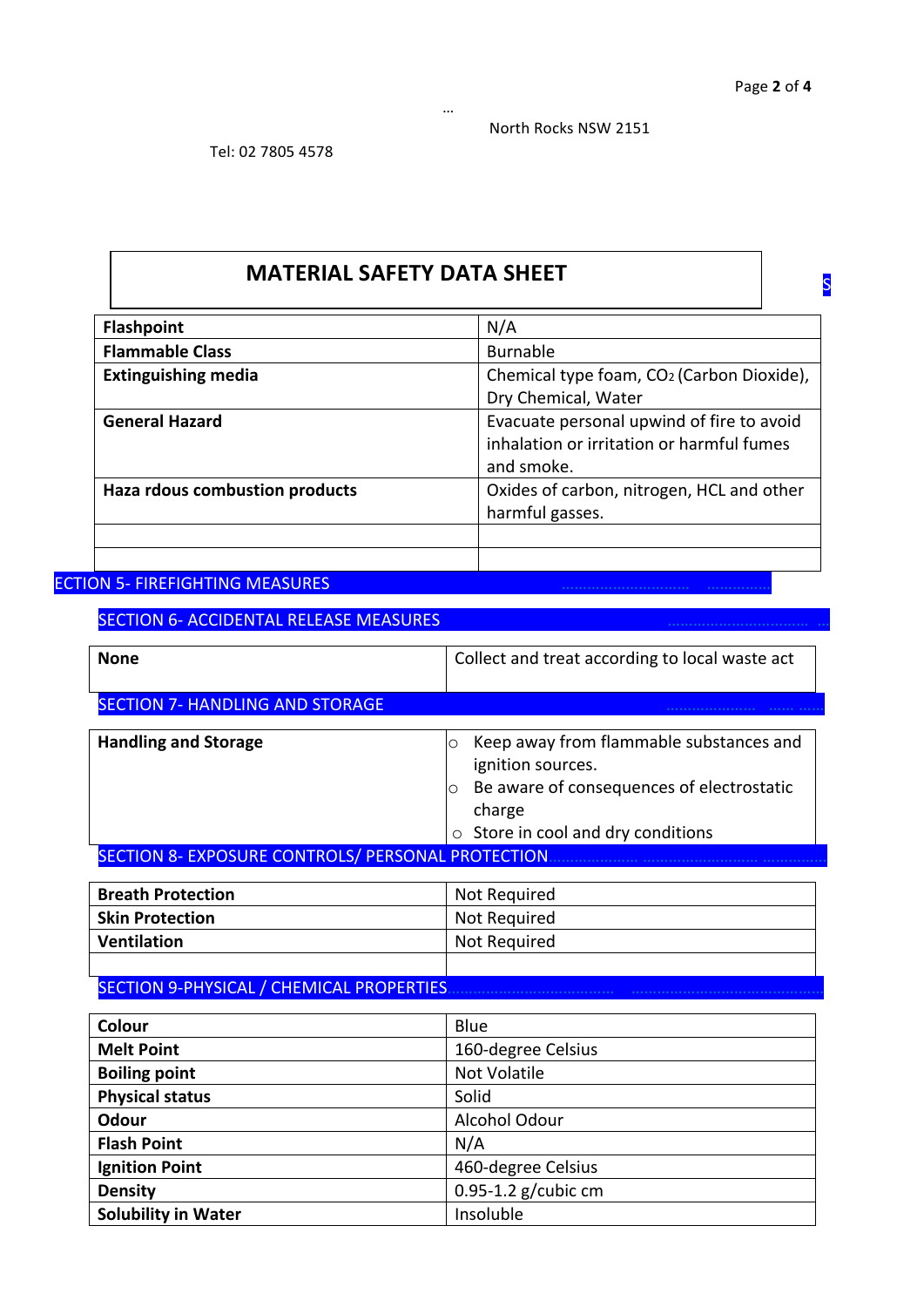

**All Cast PPE** Unit 133/ 14 Loyalty Road North Rocks NSW 2151

## **MATERIAL SAFETY DATA SHEET**



#### STABILITY & REACTIVITY

| <b>Chemical Stability</b>                    | Stable under normal room conditions of |
|----------------------------------------------|----------------------------------------|
|                                              | temperature and pressure.              |
| <b>Heat Stability</b>                        | Decomposition > 280 degree Celsius     |
| Incompatible products:                       | None                                   |
| Hazardous decomposition product:             | N/A                                    |
| <b>SECTION 11- TOXICOLOGICAL INFORMATION</b> |                                        |

… 

This product is nontoxic

Acute dermal LD<sub>50</sub> > 10000 mg/kg (rabbit)

Eye/skin/sensitization effect: This product is not expected to cause serious irritation

SECTION 12- ECOLOGICAL INFORMATION

Ecological safe, hard biodegradable.

SECTION 13- DISPOSABLE CONSIDERATION

Burn out or treat according to the local regulations.

SECTION 14- TRANSPORT INFORMATION

ADR/RID hazard classification: not regulated IMO/IMDG hazard classification: not restricted ICAO/LATA hazard classification: not restricted

SECTION 15- REGULATORY INFORMATION

**N/A**

SECTION 16- DISCLAIMER

The information furnished herein is believed accurate and represents the best data currently available to us. No warranty, expressed or implied, is made and All Cast PPE assumes no legal responsibility resulting from is use. Use product for internal use only, within its expiration date.